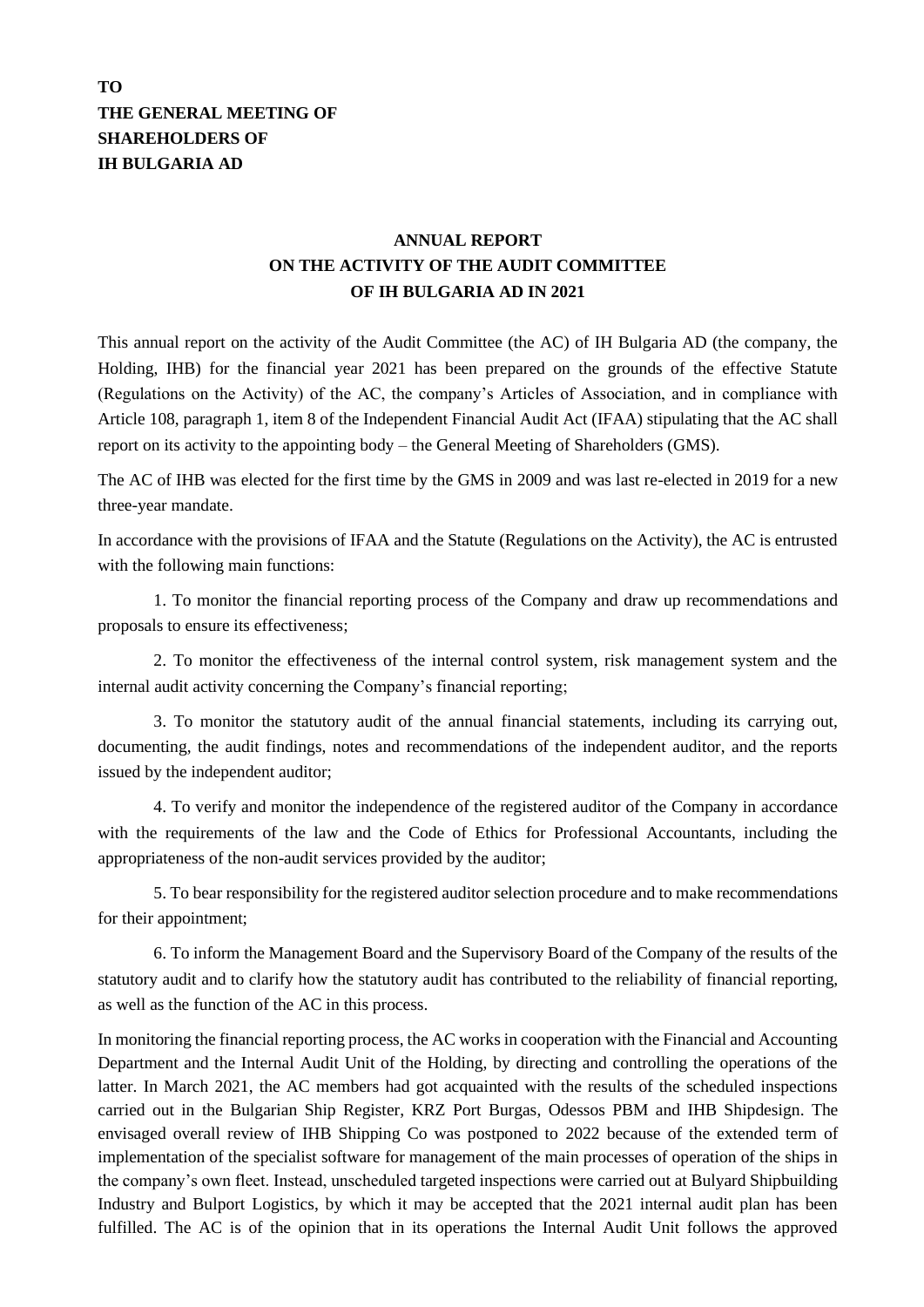operational rules, the internal control systems implemented in IHB and its subsidiaries (the Group) are effective, and the Holding's management has created the necessary suitable control environment and supports the internal control, by exercising control on the implementation of the audit recommendations. It has been discussed and approved the draft plan for conducting audits of the Group companies in 2022, which is designed to correspond to the main directions in the activity of the Internal Audit Unit; the risk-based approach has been applied consistently in determining the entities to be audited as well as process audits. The inspection of the Bulgarian Ship Register has been planned and conducted remotely due to the epidemic restrictions. Nevertheless the results, an opinion was formed that the effect of direct contact and discussion with colleagues was lost. That is why, the next-to-follow inspections were carried out on-site by observing the anti-epidemic measures. In April 2022, the AC re-examined the internal control environment and adopted the results of the inspections carried out in pursuance of the approved internal audit plan for 2022. If necessary, targeted technical inspections will also be performed with the involvement of colleagues from the Group's team possessing proper skills and professional experience, who will extend the scope of the internal audit beyond pure financial audits.

In December 2021, together with the auditors from AFA OOD (AFA), the AC conducted a joint review of the results of the interim audits of the Group companies, as well as the scope and schedule of the annual audit. The following were communicated: the auditors' strategy regarding the environment; the key business processes and internal control systems of the Holding and the Group companies; the key audit areas, such as an identification of material risks, including the risk of misstatement of revenue from contracts with customers at the level of subsidiaries; the risk of material misstatements due to fraud or error, as well as of wrong reporting and disclosure of the related party balances; the assessment of the going concern principleassumption at the Group level; the compliance with the regulatory requirements; possibilities to overcome controls set by management; significant judgments, estimates and sources of uncertainty in the preparation of the financial statements. Potential key audit matters (KAM) were formulated in the auditor's reports on the separate and consolidated annual financial statements, which were consistent with those of the previous year: an assessment of the financial assets' recoverable amounts (investments in and loans to subsidiaries); and of non-current assets, including goodwill, in the "maritime transport" and "shipbuilding and ship repair" operating segments. No changes are envisaged in the basis and the materiality level for the audit of both the separate and consolidated financial statements compared to those applied in 2020. No significant findings on material qualitative aspects of the company's accounting practices, including accounting policies and estimates that need to be communicated, were found. No cases of non-compliance with legal and other regulatory requirements to be reported to the AC were found. While performing its main functions, the AC had not become aware of such, other than those disclosed in the letters of the Group's management bodies about inspections carried out by regulatory authorities in some of the subsidiaries, recommendations made to their management and their implementation. No significant omissions in the internal control environment at the Group level were found; no cases of fraud or suspicion of fraud, and areas for management recommendations as a result of the interim audits, were identified as a result of the interim audits. No related parties or significant transactions with related parties, which management had failed to disclose to the auditors, were identified. No events or circumstances had been found that may cast doubts as to the ability of IHB and the Group companies to continue as a going concern in the foreseeable future, except for IHB 3Design as a result of the decision of the GMS of November 2021 to begin a procedure for voluntary liquidation of the company. No problems that required urgent action were identified. All matters were commented on with the companies' and the Holding's management in a timely manner. The audit team was subject to review aiming at verifying the independence of its members. The Declaration of Independence was approved in accordance with Article 67 of IFAA. Considering the discussions held in 2021 between ICPA and the Financial Supervision Commission (FSC) on the uniform electronic format of the financial statements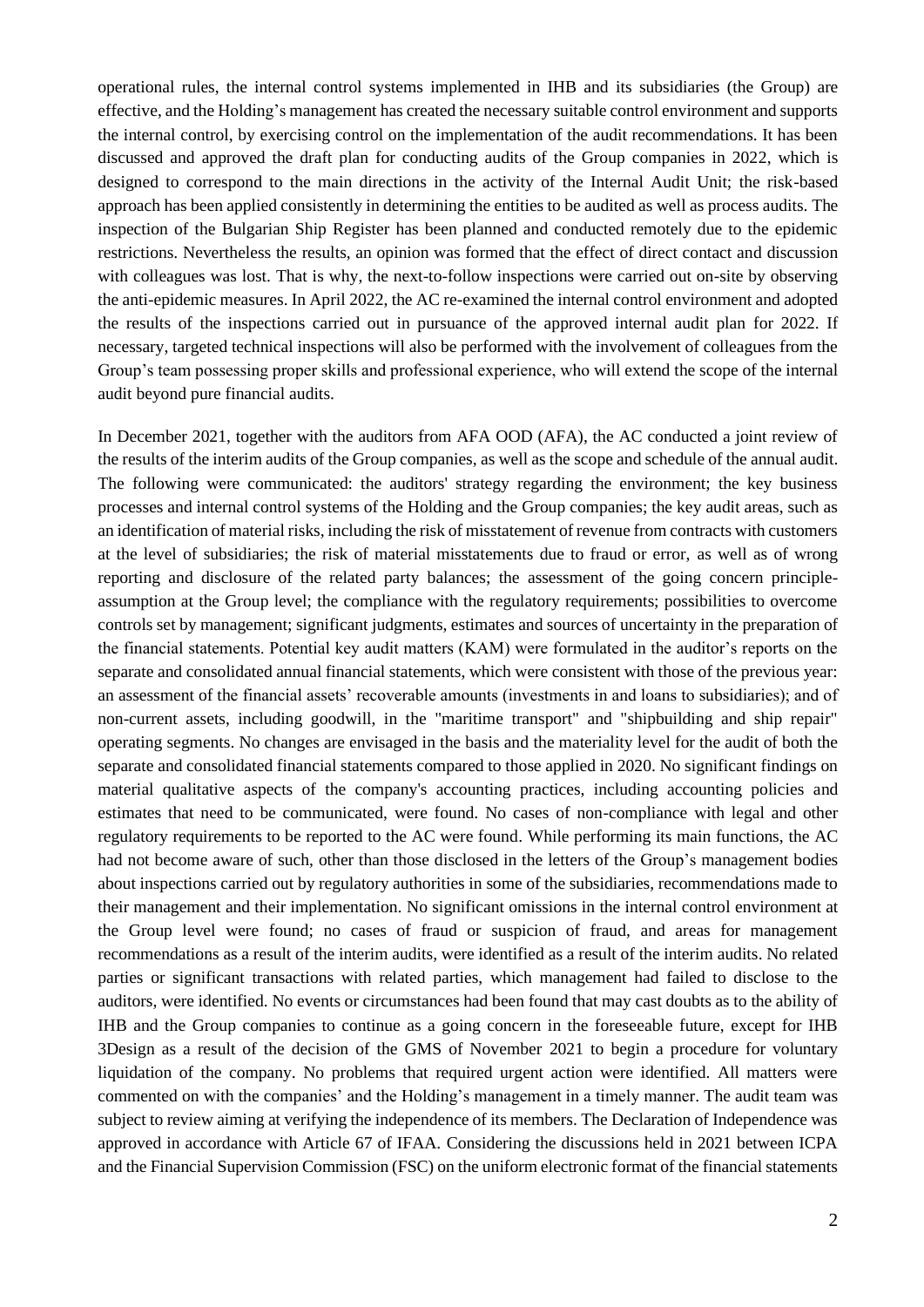of entities whose securities are admitted to trading on a regulated market in the European Union, AFA's audit commitment is to be extended by adding additional procedures.

The AC scrutinised the main risks to which IHB and its Group companies were exposed in 2021, as well as the measures taken by the management of the Holding and its subsidiaries to manage and limit those risks. The AC examined also the trends of development of the operating segments and investment portfolio entities, and the more important annual audit procedures to be carried out. The major investment projects of the Group were discussed as well. The combined effect of the second wave of COVID-19 and rising prices of main commodities and materials, natural gas, electric energy and heating energy, and their adverse impact on the Group, were discussed jointly with management and the auditors. Growing inflation has the strongest impact on the profitability of machine-building companies and the shipyard, whose productions are material- and energy-intensive. The AC examined also the trends of development of the operating segments and investment portfolio entities, and the more important annual audit procedures to be carried out. The development of the more important projects, relating to Group's processes digitalisation, were discussed as well. The AC was informed of the grounds and the decision liquidation proceedings to be initiated in respect of the subsidiary IHB 3Design.

In March 2022, a meeting with AFA was held and the results of the annual audit of the separate financial statements of IHB were communicated. The essential audit areas defined in the interim audits were discussed again, as a result of which one KAM, consistent with those identified during the planning phase and in the previous year, was determined: the recoverable amount of investments in and loans to subsidiaries in the "maritime transport" and "shipbuilding and ship repair" operating segments. No other areas had been identified in the financial statements of IHB on which the spread of the COVID-19 virus would have a direct and significant impact and effects. Together with its experts, the audit team assessed the adequacy of the IHB's analysis of the impact of the coronavirus on its net investments, all aspects of the process of determining their recoverable amount and took into account the effects of the pandemic. As a result of reviews and tests, the holding company reversed part of the recognised in 2020 impairment loss of BGN 24,507 thousand on its investment in Privat Engineering, namely BGN 12,888 thousand. The auditors found no bias or problems and their opinion regarding the significant estimates was that the management had made reasonable and substantiated assumptions, and consistent methodology. The necessary disclosures were made in the separate financial statements of the Holding. No significant unusual transactions and new related parties were identified, except for those already reported. No irregularities, including fraud involving the financial statements or cases of actual or alleged non-compliance with applicable laws and regulations were found. There were no significant findings arising from the statutory audit that had been discussed or had been the subject-matter of correspondence with governing bodies. The AC also did not reveal any inconsistencies and / or frauds, as well as other similar matters to be communicated. In connection with the requirement for submission of financial statements, which entered into force in 2021, and on the basis of the procedures carried out the auditors are of the opinion that the electronic XHTML format of the separate financial statements of IHB for 2021, included in the annual separate management report under Article 100n, paragraph 4 of the Public Offering of Securities Act, have been prepared, in all material respects, in accordance with the requirements of the Regulation on use of the European Single Electronic Format (ESEF) in respect of financial statements of issuers whose securities are listed on a regulated market within the European Union (the ESEF Regulation). Taking into account the professional requirements for them, AFA has included in its report a paragraph to draw attention to the fact that as of the date of issuance of the separate financial statements of IHB for 2021, the consolidated financial statements of the Group for the same period have not yet been issued and that management plans to prepare and issue these consolidated financial statements within the statutory deadlines. A non-modified audit opinion was expressed in the auditor's report on the separate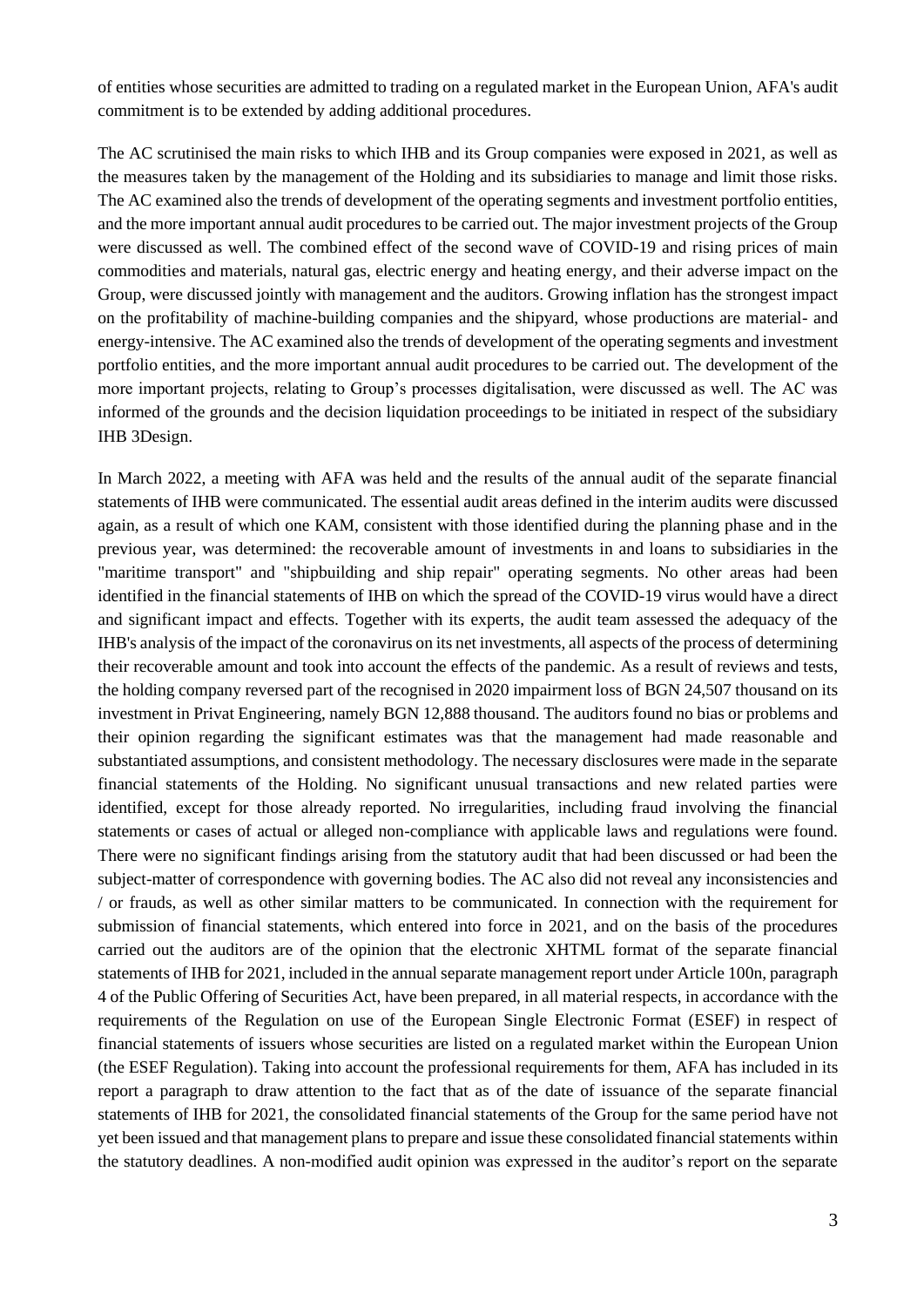financial statements of IHB. The independence of the audit firm, as also that of all its partners and employees involved in the audit of the Holding, had been reaffirmed.

In addition to the topics subject to discussion, the auditors drew attention to the partial annual stock-taking of inventories made in two of the production enterprises operating in the "machine building" operating segment in 2020, which became grounds for modification of the auditor's report on the separate financial statements of these companies and the consolidated financial statements of the Group, and will have an impact on their opinion to be issued on the same financial statements for 2021, because of the effect of the opening balances. No circumstances were identified that could affect the form and content of the audit reports for the other subsidiaries. The AC got acquainted with the preliminary consolidated results for 2021 and the more important indicators for the Group's activity. The main risks, to which the subsidiaries were exposed, were reassessed. The emerging new risk, caused by the military conflict between Russia and Ukraine, which commenced at the end of February 2022, was also being discussed. Within the meaning of IAS 10, the latter event is classified as a non-adjusting event for the annual financial statements for 2021.

The AC also got acquainted with the significant events that had occurred after the reporting date and were disclosed in the separate financial statements concerning the registration with the Commercial Register of the reduction of the capital of IHB through invalidation of the treasury shares redeemed; dividends voted by the subsidiaries the financial statements of which had already been audited; securing a bank loan to finance the investment project for the expansion of the port terminal of Odessos PBM and signing a contract for a monetary loan to the company; consolidation of the portfolio by repurchasing from IHB minority interests of subsidiaries of the Group in the capital of other subsidiaries. All matters had been communicated in an Additional Report that was submitted to the AC in compliance with the requirements of Article 60 of IFAA; the Report was prepared in accordance with the applicable standards of auditing and the provisions of Article 11 of Regulation (EU) 537/2014 (the Regulation).

In end of April 2022, the auditors discussed with the AC the significant results from the audit of the Group's consolidated financial statements for 2021, systematised in key audit areas identified by AFA and discussed at previous meetings as well. The KAM was one, consistent with that identified during the planning phase and in the previous year, namely: the assessment of the recoverable amount of non-current assets, including goodwill, in the "maritime transport" and "shipbuilding and ship repair" operating segments. No significant transactions and related parties were identified that were not previously disclosed to the auditors. No significant findings were identified regarding significant qualitative aspects of the Group's accounting practices, including accounting policies, estimates and disclosures in the consolidated financial statements that should be commented on. The impairment, estimates and methods employed were reaffirmed by the auditors and no significant gaps or inconsistencies were found in the financial reporting of the individual entities. Complete and appropriate disclosures were made. No significant unadjusted audit differences were found. There were no other matters concerning the statutory audit that, in AFA's professional opinion, were relevant to the oversight of the financial reporting process. The auditors stated that they were not aware of any irregularities, including fraud, involving the financial statements that should be communicated with the AC; likewise, the AC also had not identified any such irregularities while performing its functions, beyond the inspections, discussed with the management of IHB, of some of the subsidiaries carried out by the regulatory authorities, the recommendations made and their implementation. During the final audits, no significant weaknesses had been identified in the internal control of the Group companies. The main features of the Group's internal control and risk management systems related to the financial reporting process supported the prevention, or detection and correction, of material misstatements. Management has no plans or intentions to significantly reduce the scope of operations and / or transform the Group in the foreseeable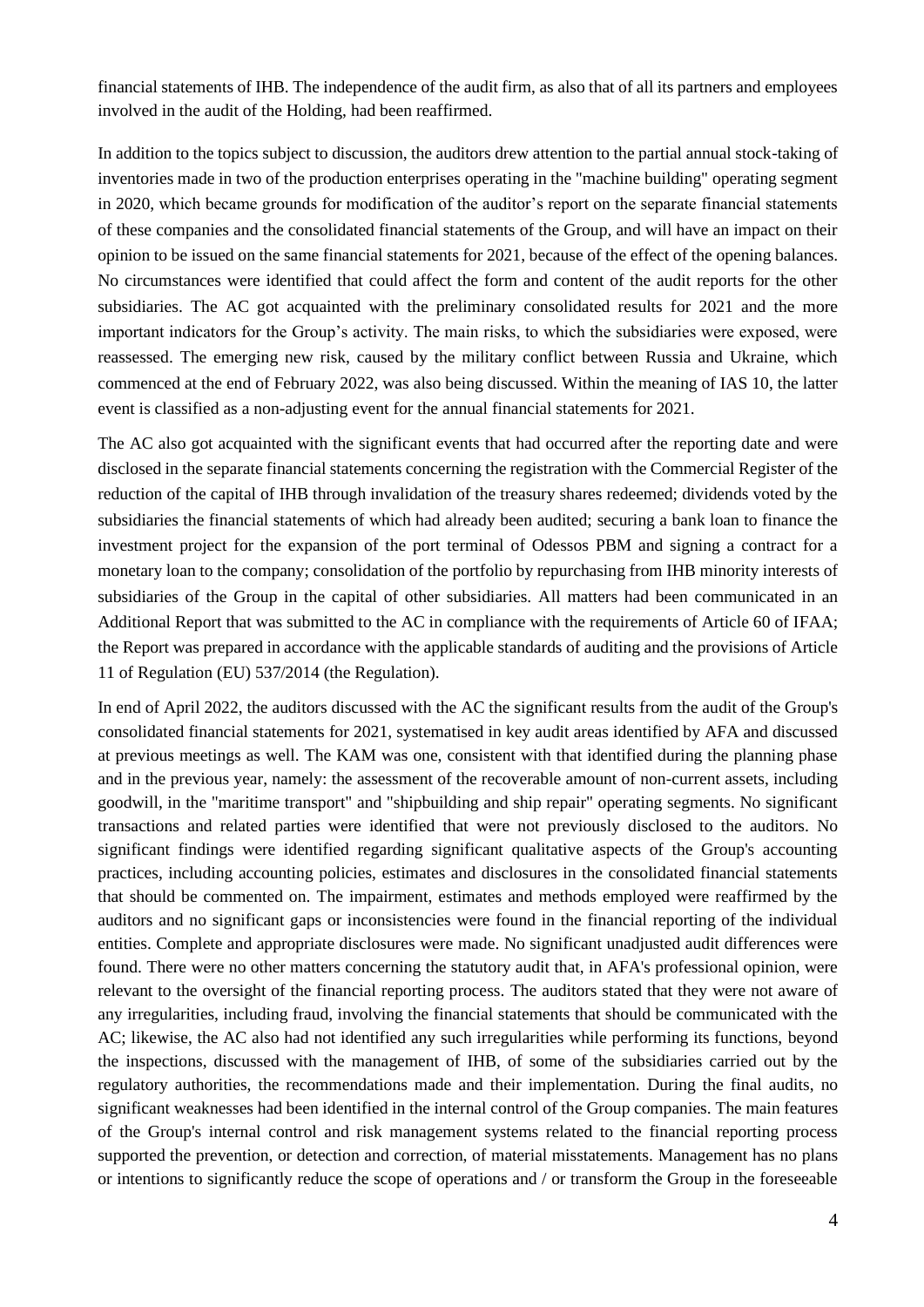future, except for IHB 3Design undergoing a voluntary liquidation procedure. The auditors have not identified events and circumstances that could cast doubts as to the ability of the other companies to continue to operate as going concern. Based on the procedures carried out by AFA, the auditors express an opinion that the electronic XHTML format and its marking in machine-readable language iXBRL of the five main forms of the consolidated financial statements of the Group for 2021, included in the annual consolidated financial statements under Art. 100n, para. 5 of the POSA, have been prepared, in all material respects, in accordance with the requirements of the EEEF Regulation. Due to the partial stock-taking of inventories in the "machine" building" operating segment carried out in 2020, a qualified opinion is expressed in the auditor's report on the consolidated financial statements for 2021 as well, and that corresponds to the Additional report presented to the AC in accordance with Article 60 of the Independent Financial Audit Act (IFAA).

The AC got acquainted with the development of the Group from the beginning of 2022 beyond the events disclosed in the separate financial statements: the terms renegotiated in January under the loan limit agreement for working capital financing; termination of the framework agreement for the provision of a revolving credit limit of USD 3 million for loans, bank guarantees and letters of credit for the needs of the companies shipowners and the management company in the Maritime Transport segment; the struck-off sea mortgage on one of the Group's vessels provided as collateral. Management's expectations and assessment of facts, circumstances and risks with possible consequences for the Group's business in 2022 and its assets and liabilities were discussed as well. Because of the war in Ukraine and increasingly wider economic sanctions imposed by the European Union, the United States and other countries on the Russian Federation, the world's leading financial markets are experiencing shocks, and problems with supply chains and rising energy and basic commodity prices are globally expected to deepen further. At this stage, management of IHB and management of the Group companies monitor, currently analyse and assess possible consequences and effects of the conflict for the Group taken as a whole. As of the date of issue of these consolidated financial statements, there are no activities of the Group that have been significantly affected by the conflict, nor companies with discontinued or significantly reduced activity due to the conflict. The AC supports the management's opinion that, in general, the development and outcome of the conflict involve many uncertainties and it is very difficult to predict its short-term and long-term global and local effects.

The implementation of the increasing requirements for the so-called ESG reporting in the non-financial statement and extending the application of the EEEF Regulation will be the main challenge in 2022 and the following years. Management of IHB and Group companies strive to ensure compliance with environmental regulations and standards, and to reduce the carbon footprint of the Group's activities. The AC got acquainted with the effect of both already implemented and envisaged investment projects in the process of implementation or forthcoming implementation, including those using renewable energy sources. These projects have been undertaken as measures to address unforeseen energy costs, implement the Group's policy of transition to a cleaner and greener economy and improve the Group's ESG performance.

The AC is of the opinion that the separate and consolidated financial statements of IHB are complete and comprehensive; that they have been prepared in accordance with IAS / IFRS and reflect the actual status of the company and its Group, which corresponds to the opinion of the auditors as well. The financial and accounting system and accounting registers ensure the information necessary for the proper management of assets and liabilities of IHB and its subsidiaries, and for the timely detection and prevention of errors and misstatements. Risk management processes are organised appropriately and ensure the necessary control by management on the operating and market risks to which the Holding and its Group companies are exposed.